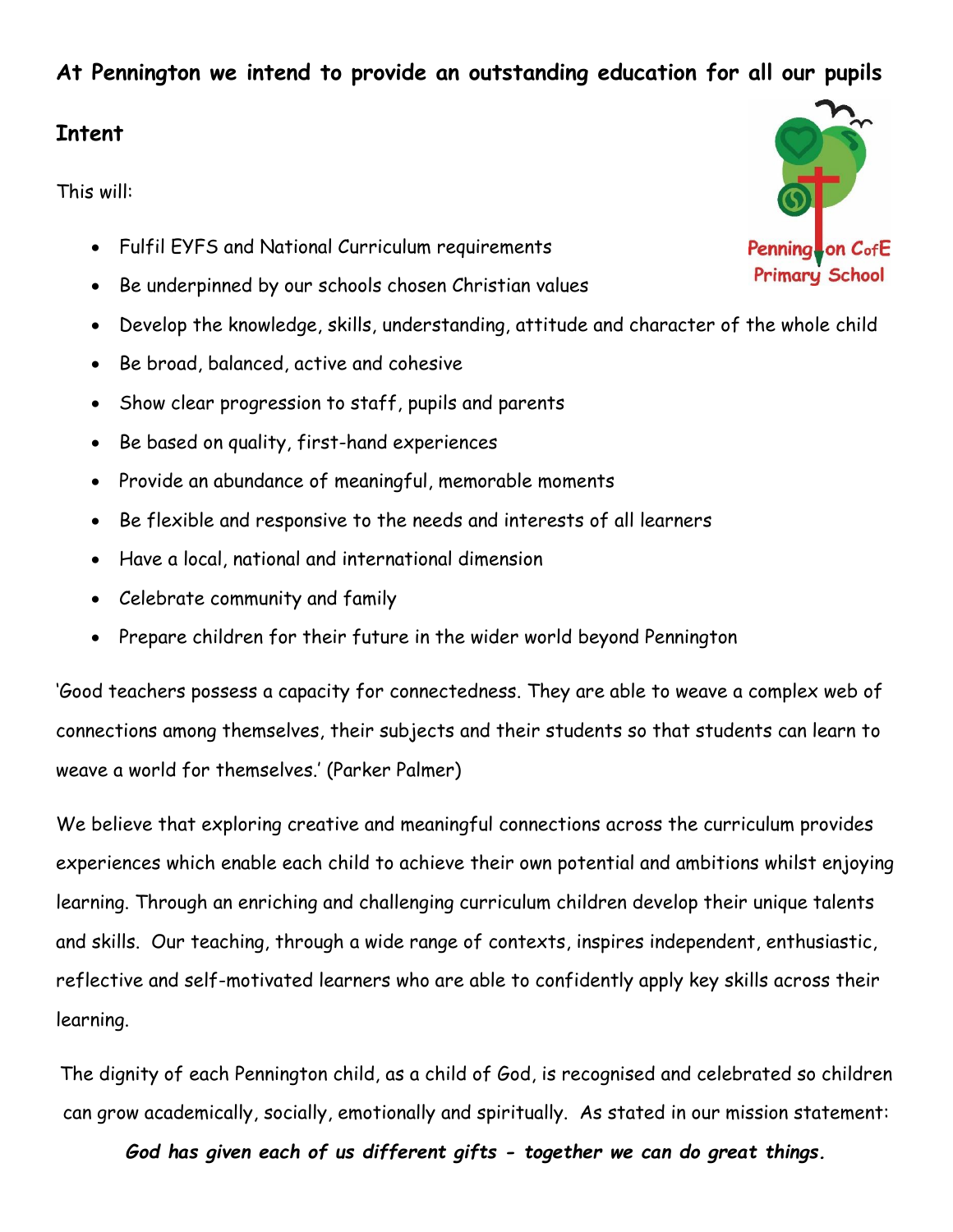# **Implementation**

- Careful, progressive planning across school ensuring that the EYFS and national curriculum objectives and requirements are met
- Extension of the principles for EYFS throughout the primary school (unique child, relationships, environments- including physical, emotional and social and curriculum)
- English and maths skills underpin the curriculum and application across the wider curriculum provides opportunities for mastery and deeper learning
- Reading books shape, enhance and support topic based learning
- Natural links with subject areas are maximized whilst the integrity of each individual subject is protected
- Every staff member committed to schools chosen schemes of work with permission and flexibility to add further ingredients to enhance teaching and learning
- Ensure class teachers have a thorough knowledge of children in their class so that planning is responsive to the needs of our learners and different learning styles
- Planning involves children's ideas and interests promoting ownership
- Independence and team-working skills are promoted, practiced and developed
- Less teacher talk, more evidence of learning and progress
- Higher level questioning and opportunity for pupils to discuss and debate, including P4C extends thinking
- Time and space provided to complete work and reflect on learning
- Assessment for learning techniques are maximised
- Objectives are shared and evaluated together so children are clear on the direction and next steps for learning
- The curriculum is infused with inspirational, exciting, memorable moments
- Opportunities to explore current affairs, people and communities and spontaneous learning opportunities to give the curriculum meaning and purpose in the real world
- Inspiration, challenge and enjoyment come from teachers enthusiasm and commitment
- High expectations of behaviour and output create a buzz about learning

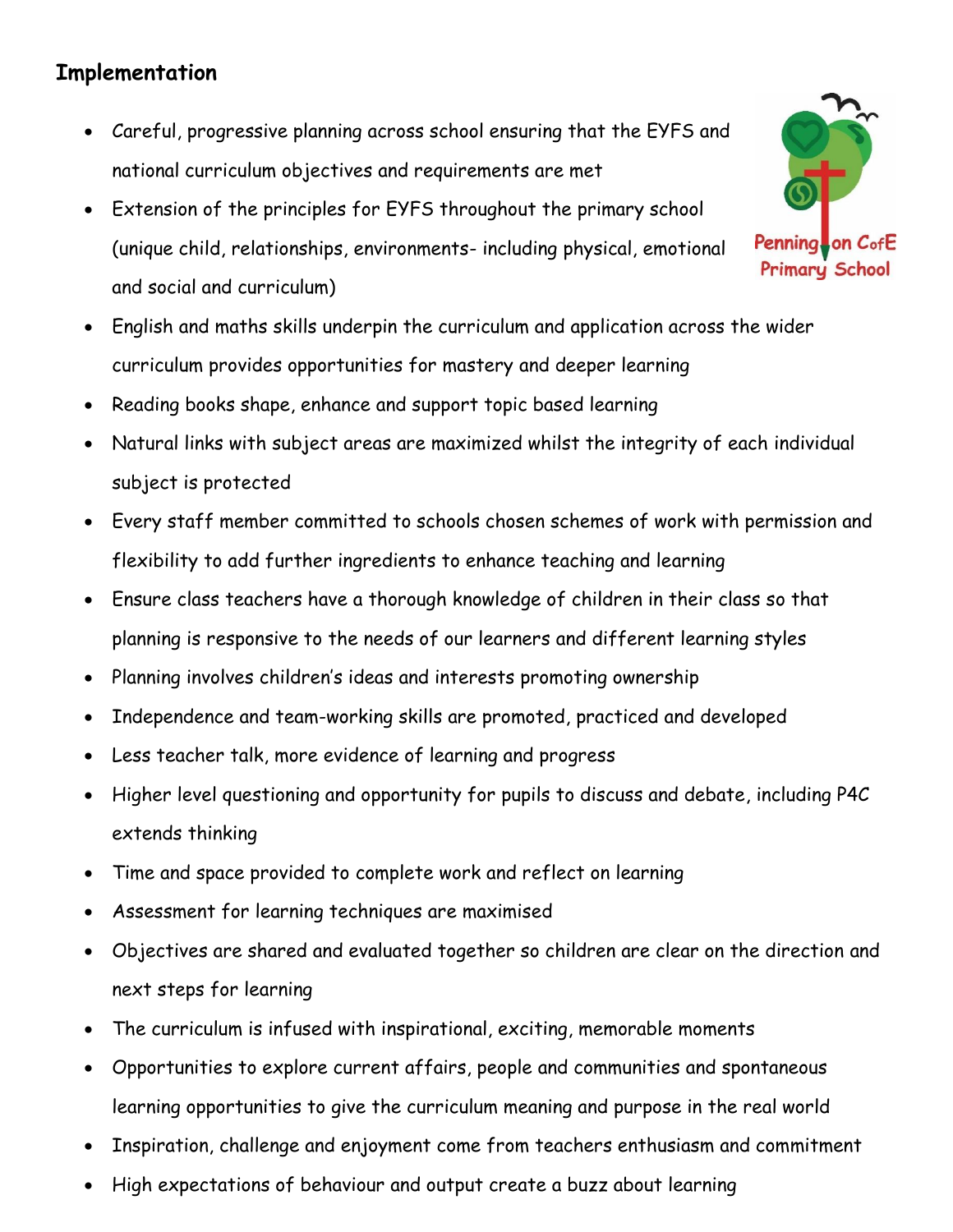- CPD is supported and encouraged in line with curriculum needs and SDP
- Each individual lesson is planned to incorporate the WHAT, WHY, WORK, WONDER, WOW, WORDS, WELLBEING and WORLD ( see short term planning)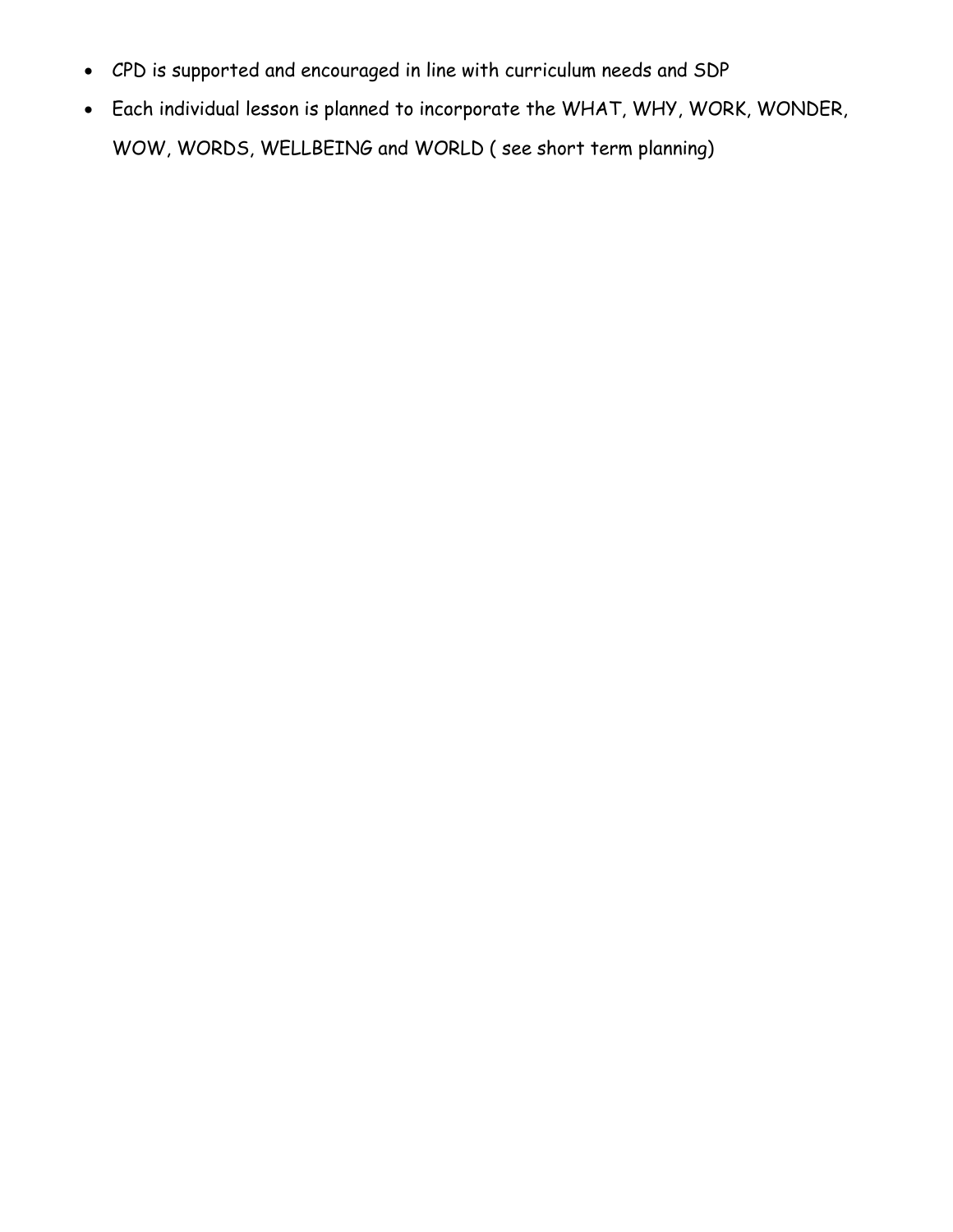# **Our aims for measuring the impact of the curriculum**

# **Impact**

 We measure ourselves against a national standard for EYFS, KS 1 and KS2 and aspire to increase the number of pupils who achieve the expected and exceeding /greater depth standards across school, with a particular focus on reading, writing, maths and science



- SEND and disadvantaged children are supported and expected to make expected / accelerated progress compared to their peers
- Daily evaluation of the impact of Christian values at work round school supports the Christian ethos and wellbeing of the whole school community
- Teachers assessments in reading and maths are supported by termly PIRA and PUMA assessments and recorded on Scholarpack half termly so that the SLT have a clear whole school picture from which they can prioritise and plan for improvement ensuring everyone makes at least expected progress
- Pupil progress meetings ensure that individuals/ groups , including vulnerable groups and gifted children's needs are addressed with the SLT who support and challenge teacher judgements ensuring all children make at least good progress
- Pupils whose progress slows is detected quickly and appropriate support/ intervention is provided. Regular monitoring of the impact provides information and data which will be responded to ensure continuing progress.
- Writing assessments for all year groups in line with end of Key Stage Interim Writing statements are used for assessing writing half termly and judgements moderated internally and externally ensuring that the vast majority of pupils make at least expected progress
- Assessment systems support the teaching and learning of all pupils in all curriculum areas and allow pupils to know where they are and what they will learn next
- Parents are clear about their children's knowledge and understanding and know how to become involved and support from home